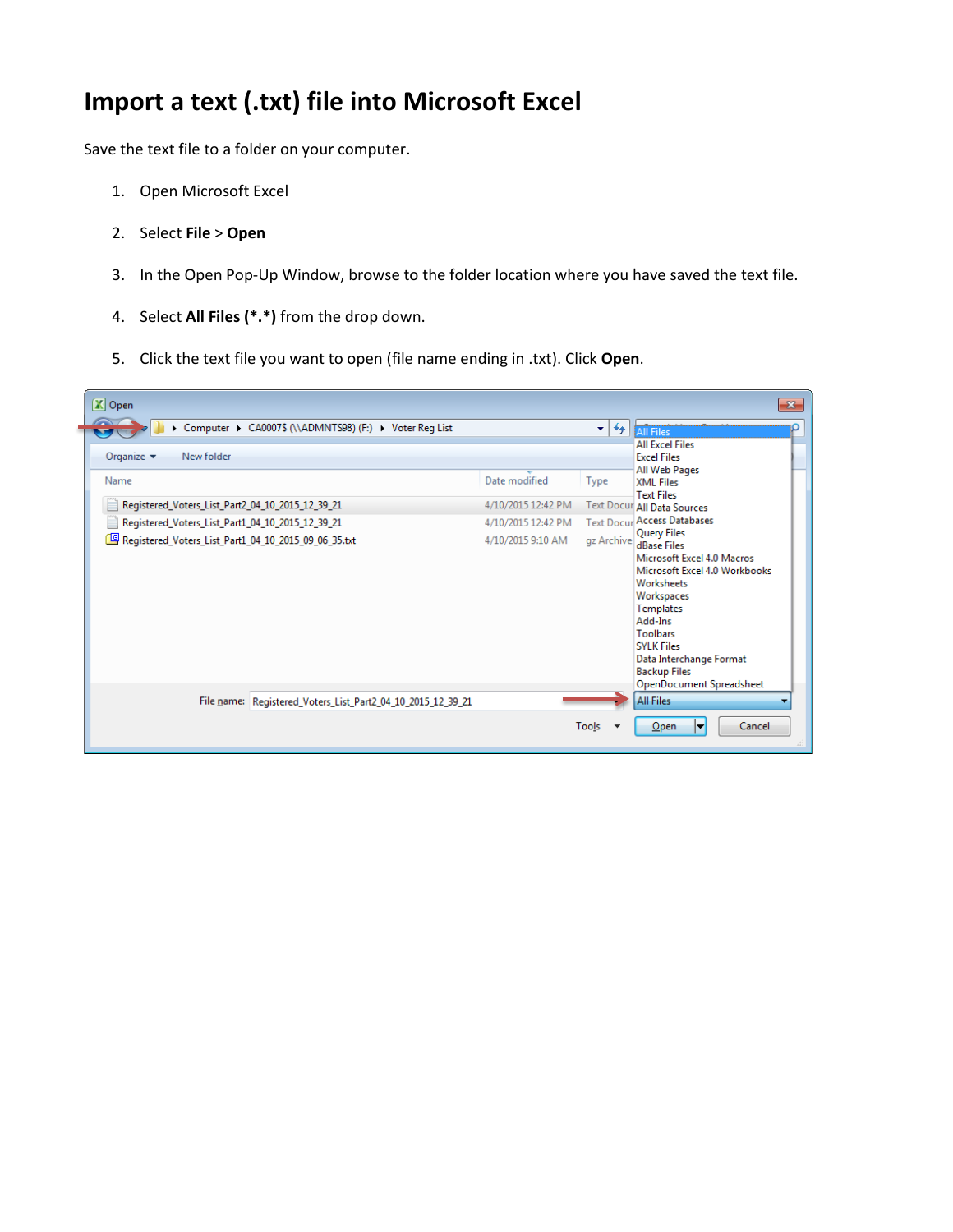|  |  |  | 6. In the Text Import Wizard - Step 1 of 3 Pop-Up Box, choose Delimited. Click Next. |
|--|--|--|--------------------------------------------------------------------------------------|
|--|--|--|--------------------------------------------------------------------------------------|

| V<br>Text Import Wizard - Step 1 of 3                                                                                                                                                                                                                                                                                                                                                                                                                |
|------------------------------------------------------------------------------------------------------------------------------------------------------------------------------------------------------------------------------------------------------------------------------------------------------------------------------------------------------------------------------------------------------------------------------------------------------|
| The Text Wizard has determined that your data is Delimited.                                                                                                                                                                                                                                                                                                                                                                                          |
| If this is correct, choose Next, or choose the data type that best describes your data.                                                                                                                                                                                                                                                                                                                                                              |
| Original data type                                                                                                                                                                                                                                                                                                                                                                                                                                   |
| Choose the file type that best describes your data:<br><b>O</b> Delimited<br>- Characters such as commas or tabs separate each field.                                                                                                                                                                                                                                                                                                                |
| <b>Trived width</b> - Fields are aligned in columns with spaces between each field.                                                                                                                                                                                                                                                                                                                                                                  |
| ÷<br>File origin:<br>Start import at row:<br>437 : OEM United States<br>$\mathbf{1}$                                                                                                                                                                                                                                                                                                                                                                 |
| Preview of file F: Woter Reg List Registered Voters List Part2 04 10 2015 12 39 21.txt.                                                                                                                                                                                                                                                                                                                                                              |
| 1 "VOTER ID", "COUNTY CODE", "COUNTY", "LAST NAME", "FIRST NAME", "MIDDLE NAME"<br>2 "200259970", "03", "Arapahoe", "BANES", "ROBERT", "LAWRENCE", "", "BANES, ROBER?<br>3 "1246754", "03", "Arapahoe", "BENTON", "REGINA", "A", "", "BENTON, REGINA A", "I'<br>4]"2947000","03","Arapahoe","TITTERINGTON","BRIAN","ALAN","","TITTERINGTON<br>$5$ "200248927", "03", "Arapahoe", "LING", "FLORENCE", "YI YI", "", "LING, FLORENCE $\frac{1}{2}$<br>ш |
| Cancel<br>Next ><br>Finish                                                                                                                                                                                                                                                                                                                                                                                                                           |

7. In the Text Import Wizard – Step 2 of 3 Pop-Up Box, click the check box for Tab to remove the checkmark. Click the c**heck box for Comma** to add a checkbox. Click Next.

| P<br>Text Import Wizard - Step 2 of 3<br>11 X                                                                                                                                                                                                                                                                                                                                                 |  |  |  |  |  |  |
|-----------------------------------------------------------------------------------------------------------------------------------------------------------------------------------------------------------------------------------------------------------------------------------------------------------------------------------------------------------------------------------------------|--|--|--|--|--|--|
| This screen lets you set the delimiters your data contains. You can see how your text is affected in the preview<br>below.                                                                                                                                                                                                                                                                    |  |  |  |  |  |  |
| <b>Delimiters</b><br><b>Tab</b><br>Treat consecutive delimiters as one<br>Semicolon<br>√ Comma<br>×<br>Text gualifier:<br>▼<br>Space                                                                                                                                                                                                                                                          |  |  |  |  |  |  |
| $Q$ ther:<br>Data preview                                                                                                                                                                                                                                                                                                                                                                     |  |  |  |  |  |  |
| <b>NAME SUI</b><br>COUNTY CODE<br><b>MIDDLE NAME</b><br>VOTER ID<br>COUNTY<br><b>LAST NAME</b><br><b>FIRST NAME</b><br>200259970<br>Arapahoe BANES<br><b>LAWRENCE</b><br>oз<br><b>ROBERT</b><br>1246754<br>Arapahoe BENTON<br>03<br>REGINA<br>2947000<br>oз<br>Arapahoe TITTERINGTON<br>AT.AN<br><b>BRIAN</b><br>YI YI<br>200248927<br>pз<br>Arapahoe LING<br><b>FLORENCE</b><br>٠<br>m.<br>4 |  |  |  |  |  |  |
| Cancel<br>Finish<br>Next ><br>$S$ Datk                                                                                                                                                                                                                                                                                                                                                        |  |  |  |  |  |  |